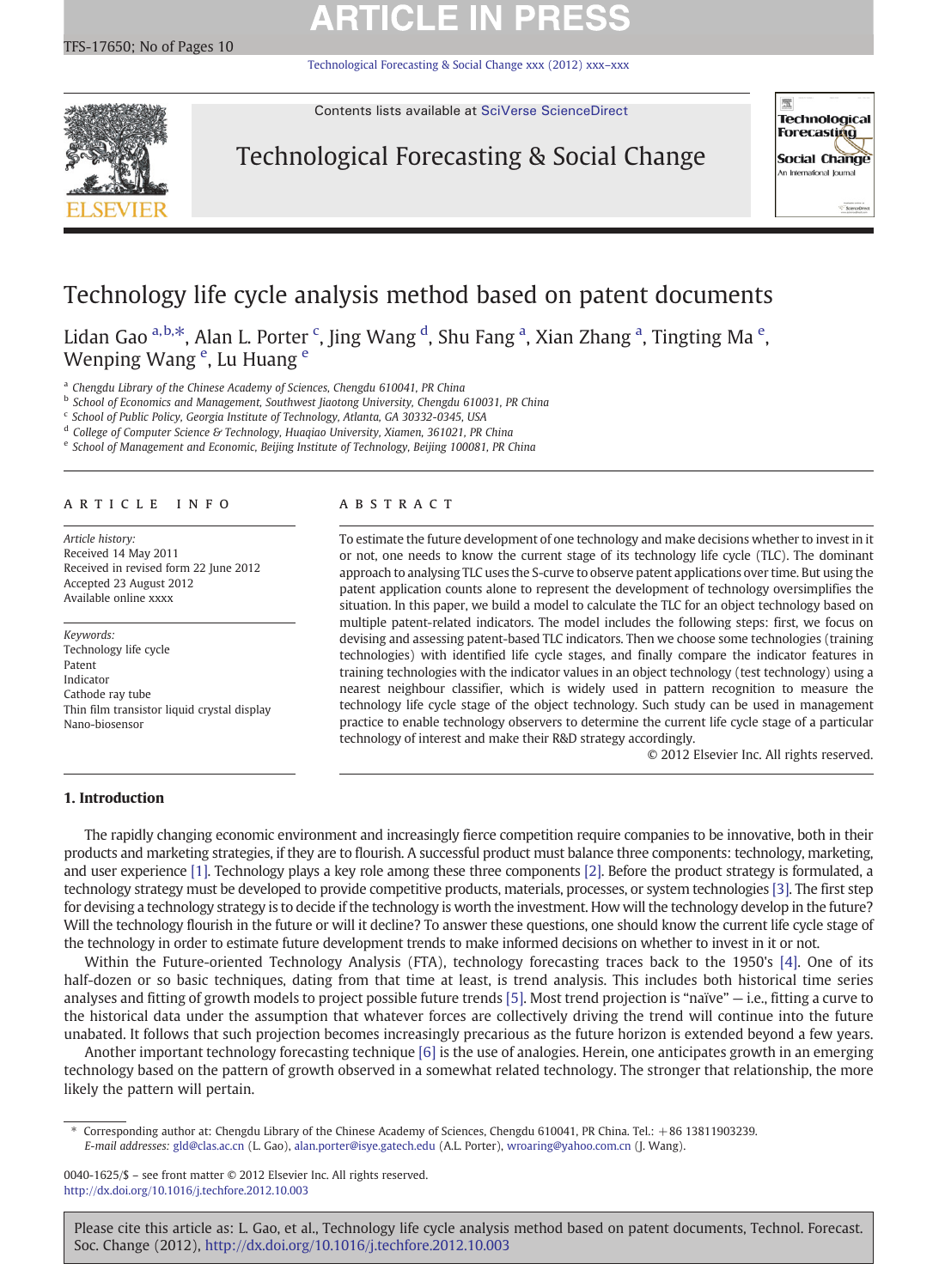### 2 L. Gao et al. / Technological Forecasting & Social Change xxx (2012) xxx–xxx

Another important predecessor approach upon which we draw is the identification of Technology Readiness Levels (TRLs). The U.S. military, especially the Air Force, has made use of this categorization of technology development to help identify current status and future prospects. Nolte et al. [\[7\]](#page--1-0) overview the 7-level TRL and how to estimate this. The U.S. National Aeronautics and Space Administration (NASA) uses a 9-level version [\[8\]](#page--1-0). When a complex technical system incorporates a number of emerging technologies, use of TRLs has proven helpful in designing a viable new system. The key notion is that progress is likely, but precise anticipation of when a given advanced technology will be ready for application is precarious. Such a cautionary notion should be recognized for our approach developed here also.

The concept of the technology life cycle (TLC) was presented by Arthur [\[9\]](#page--1-0) to measure technological changes. It includes two dimensions — the competitive impact and integration in products or process — and four stages. According to Arthur's definition, the characteristic of the emerging stage is a new technology with low competitive impact and low integration in products or processes. In the growth stage, there are pacing technologies with high competitive impact that have not yet been integrated in new products or processes. In the maturity stage, some pacing technologies turn into key technologies, are integrated into products or processes, and maintain their high competitive impact. As soon as a technology loses its competitive impact, it becomes a base technology. It enters the saturation stage and might be replaced by a new technology. According to this definition, Ernst [\[10\]](#page--1-0) developed a map to illustrate TLC (Fig. 1).

The dominant approach to analysing TLC with an S-curve is to observe technological performance, either over time or in terms of cumulative R&D expenditures. But using one indicator only to present technological performance would be problematic. A research team from MIT [\[11\]](#page--1-0) studied the development trends of power transmission technology and aero-engine technology by S-curve modelling. The results showed that the S-curve with a single indicator was not reliable and might lead the research in the wrong direction. They suggested considering multiple indicators to measure technological development and to make business decisions.

Usually, patent application activity is tracked as a TLC indicator for the S-curve analysis [\[10,12,13\].](#page--1-0) But using patent application counts alone to represent the development of technology oversimplifies the situation. Accordingly, some multiple indicators are used to measure TLC. Watts and Porter [\[14\]](#page--1-0) have introduced nine indicators that look at publications of different types during the technology life cycle. Reinhard et al. [\[15\]](#page--1-0) tested seven indicators related to patents. [Table 1](#page--1-0) shows the indicators listed in the two papers. These papers studied the indicators that would have different performance based on the changes of technology. Separately, the indicators can serve to measure technological changes. In this paper, we focus on combining multiple indicators to calculate the life cycle stages for an object technology and hope that would help decision makers estimate its future development trends.

### 2. Methodology

The model that we build to calculate the TLC for an object technology includes the following steps: first, we focus on devising and assessing patent-based TLC indicators, then we choose some technologies (training technologies) with identified life cycle stages, and finally we compare the indicator features in training technologies with the indicator values in an object technology





Please cite this article as: L. Gao, et al., Technology life cycle analysis method based on patent documents, Technol. Forecast. Soc. Change (2012), <http://dx.doi.org/10.1016/j.techfore.2012.10.003>